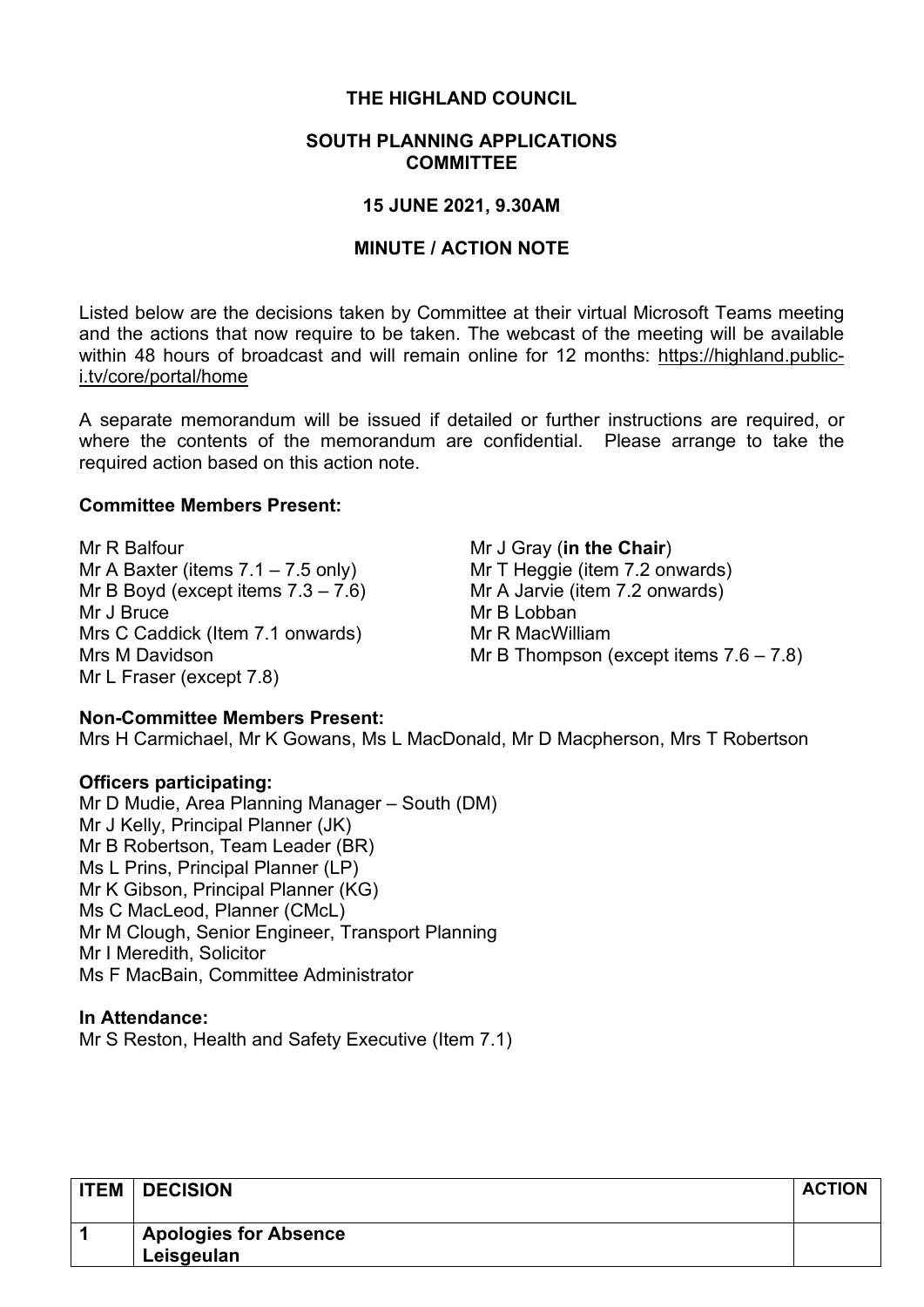|              | Mr N McLean.                                                                                                                                                                                                                                                                                                                                                                                                                                                                                                                                                                                                                                                                                                                                                                                                                                                                                                                                                                                                                                                            |           |
|--------------|-------------------------------------------------------------------------------------------------------------------------------------------------------------------------------------------------------------------------------------------------------------------------------------------------------------------------------------------------------------------------------------------------------------------------------------------------------------------------------------------------------------------------------------------------------------------------------------------------------------------------------------------------------------------------------------------------------------------------------------------------------------------------------------------------------------------------------------------------------------------------------------------------------------------------------------------------------------------------------------------------------------------------------------------------------------------------|-----------|
|              |                                                                                                                                                                                                                                                                                                                                                                                                                                                                                                                                                                                                                                                                                                                                                                                                                                                                                                                                                                                                                                                                         | n/a       |
| $\mathbf{2}$ | <b>Declarations of Interest</b><br>Foillseachaidhean Com-pàirt<br>There were none.                                                                                                                                                                                                                                                                                                                                                                                                                                                                                                                                                                                                                                                                                                                                                                                                                                                                                                                                                                                      |           |
|              |                                                                                                                                                                                                                                                                                                                                                                                                                                                                                                                                                                                                                                                                                                                                                                                                                                                                                                                                                                                                                                                                         | n/a       |
| 3            | <b>Confirmation of Minutes</b><br>Dearbhadh a' Gheàrr-chunntais                                                                                                                                                                                                                                                                                                                                                                                                                                                                                                                                                                                                                                                                                                                                                                                                                                                                                                                                                                                                         |           |
|              | There had been submitted for confirmation as a correct record the action note<br>and minute of the meeting of the Committee held on 27 April 2021 which was<br><b>APPROVED.</b>                                                                                                                                                                                                                                                                                                                                                                                                                                                                                                                                                                                                                                                                                                                                                                                                                                                                                         | n/a       |
| 4            | <b>Major Development Update</b><br>larrtasan Mòra                                                                                                                                                                                                                                                                                                                                                                                                                                                                                                                                                                                                                                                                                                                                                                                                                                                                                                                                                                                                                       |           |
|              | There had been circulated Report No PLS/039/21 by the Area Planning<br>Manager - South, which provided a summary of all cases within the "Major"<br>development category currently with the Planning and Development Service<br>for determination.<br>Issues raised included the following:                                                                                                                                                                                                                                                                                                                                                                                                                                                                                                                                                                                                                                                                                                                                                                             | <b>SH</b> |
|              | in relation to a request at the previous meeting for an annex to this report<br>$\bullet$<br>on major applications which had been determined but were still in<br>progress, this was in hand and would be available for the next meeting;<br>the cumulative impact of several large developments, for example wind<br>$\bullet$<br>farm construction, on local infrastructure must be taken into account and<br>discussed with applicants when appropriate. Issues could possibly be<br>flagged up on the planned annex document for developments in progress;<br>assurance was sought and provided that the cumulative impact on<br>infrastructure of developments to the east of Inverness was being<br>considered by officers, including with the Education Service in relation to<br>school provision; and<br>the conditions for the Red John development should be circulated to all<br>$\bullet$<br><b>Committee Members.</b><br>The Committee <b>NOTED</b> the current position with the applications and<br><b>AGREED</b> the actions raised during discussion. |           |
| 5            | <b>Major Developments - Pre-application consultations</b><br>Leasachaidhean Mòra - Co-chomhairle Ro-iarrtais                                                                                                                                                                                                                                                                                                                                                                                                                                                                                                                                                                                                                                                                                                                                                                                                                                                                                                                                                            |           |
| 5.1          | <b>Description:</b> Residential development<br>infrastructure<br>and<br>associated<br>(21/02132/PAN) (PLS/040/21)<br><b>Ward: 17</b><br>Applicant: Springfield Properties PLC & MacDonald Hotel & Resorts<br>Site Address: Land 160M North of Glenericht, Stratton Lodge, Culloden,<br>Inverness.                                                                                                                                                                                                                                                                                                                                                                                                                                                                                                                                                                                                                                                                                                                                                                       |           |
|              | <b>NOTED</b> the application.                                                                                                                                                                                                                                                                                                                                                                                                                                                                                                                                                                                                                                                                                                                                                                                                                                                                                                                                                                                                                                           |           |
| 5.2          | <b>Description:</b> Energy storage facility consisting of a compound containing up<br>to 50 energy storage containers, electrical control building, transformers,                                                                                                                                                                                                                                                                                                                                                                                                                                                                                                                                                                                                                                                                                                                                                                                                                                                                                                       |           |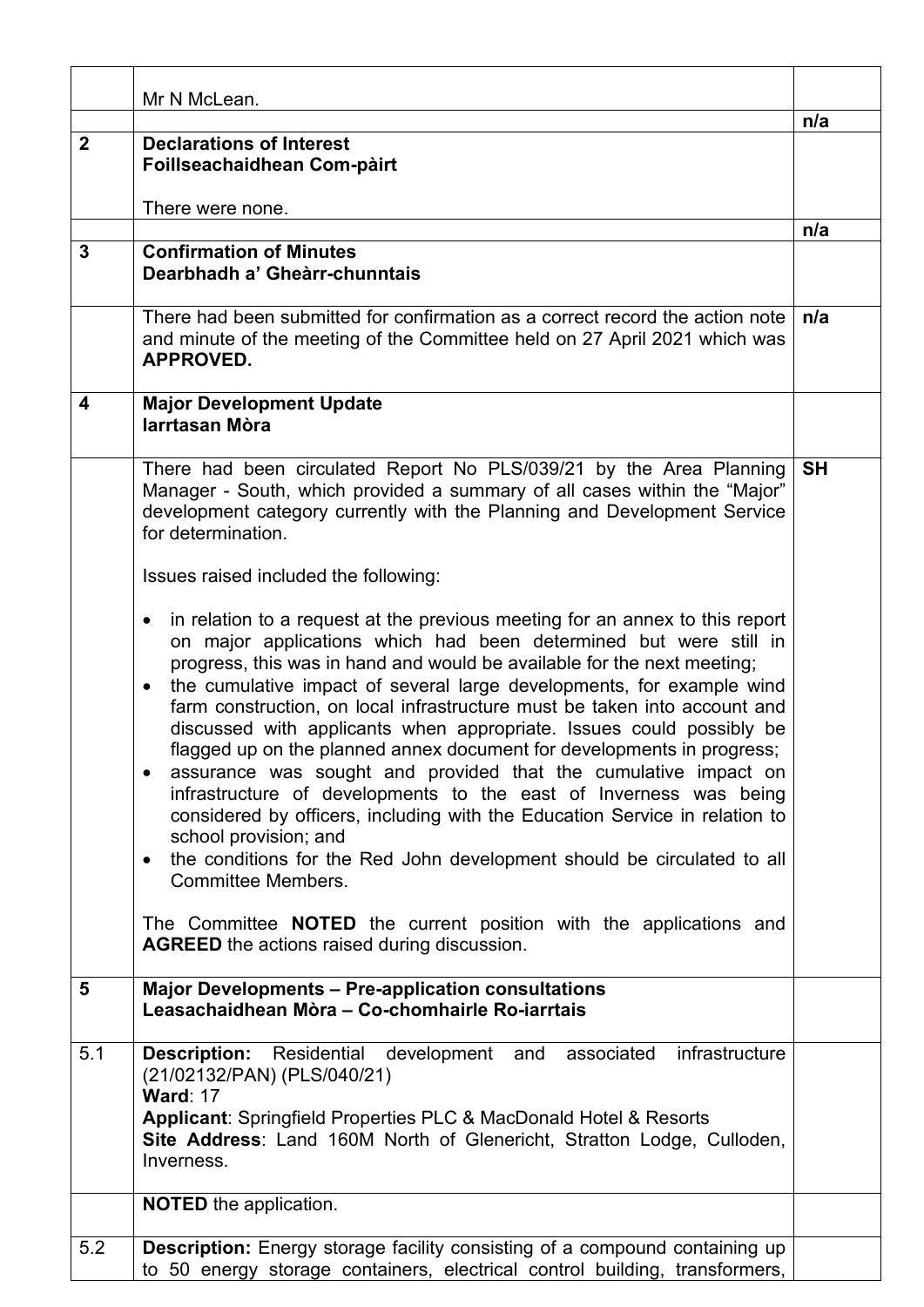|                | switchgear and ancillary infrastructure (21/02329/PAN) (PLS/041/21)                                                                                                                                                                                                                                                                                                                                                                                                                                |           |
|----------------|----------------------------------------------------------------------------------------------------------------------------------------------------------------------------------------------------------------------------------------------------------------------------------------------------------------------------------------------------------------------------------------------------------------------------------------------------------------------------------------------------|-----------|
|                | <b>Ward: 20</b><br>Applicant: Whirlwind Energy Storage Limited                                                                                                                                                                                                                                                                                                                                                                                                                                     |           |
|                | Site Address: Land 380m West of East Croftmore, Boat of Garten.                                                                                                                                                                                                                                                                                                                                                                                                                                    |           |
|                | Members expressed concern in relation to noise, screening and access, with<br>particular reference to access not being via East Croftmore. It was noted the<br>application was likely to be dealt with by the Cairngorm National Park<br>Authority.                                                                                                                                                                                                                                                |           |
|                | <b>NOTED</b> the application and <b>AGREED</b> Members' comments would be<br>provided to the applicant.                                                                                                                                                                                                                                                                                                                                                                                            | DM        |
| 6              | <b>Continued Item - Cuspairean a' Leantainn</b>                                                                                                                                                                                                                                                                                                                                                                                                                                                    |           |
| 6.1            | Applicant: Mr & Mrs A and V Groom (20/04751/PIP) (PLS/042/21)<br>Location: Smithy Croft, Station Road, Carr-Bridge (Ward 20).<br>Nature of Development: Provision of house plot.<br>Recommendation: Grant.                                                                                                                                                                                                                                                                                         |           |
|                | <b>Motion:</b> Mr J Gray, to approve the application as recommended in the report.                                                                                                                                                                                                                                                                                                                                                                                                                 |           |
|                | <b>Amendment:</b> Mr B Lobban, seconded by Mr B Thompson, to refuse the<br>application on the grounds that:                                                                                                                                                                                                                                                                                                                                                                                        |           |
|                | i. it was contrary to the Cairngorms National Park Local Development Plan<br>2021 policy 3.3(i) as it failed to protect the amenity enjoyed by the new<br>construction given the tourist accommodation use of the neighbouring<br>property which shares an access; and<br>ii. it was contrary to policy 3.3(j) of the Cairngorms National Park Local<br>Development Plan 2021 due to failure to provide sufficient off-street<br>parking given the existing use of the site and the shared access. |           |
|                | As Mr Gray's motion failed to find a seconder, the amendment was passed.                                                                                                                                                                                                                                                                                                                                                                                                                           |           |
|                | Agreed: to REFUSE the application for the reasons provided by Mr Lobban.                                                                                                                                                                                                                                                                                                                                                                                                                           | <b>JK</b> |
| $\overline{7}$ | <b>Planning Applications to be Determined</b><br>larrtasan Dealbhaidh rin Dearbhadh                                                                                                                                                                                                                                                                                                                                                                                                                |           |
| 7.1            | Applicant: Scotlog Sales Limited (21/01364/PIP) (PLS/043/21)<br>Location: 12 Lotland Street, Inverness, IV1 1PA. (Ward 16)<br>Nature of Development: Change of use to climbing gym with associated<br>facilities.<br><b>Recommendation: Refuse.</b>                                                                                                                                                                                                                                                |           |
|                | Following debate, and having received clarification from Mr Reston, Health<br>and Safety Executive, Members voiced support for the project in principle but<br>felt that, with regret, it could not be supported in the proposed location for the<br>reasons outlined in the report and during the meeting.                                                                                                                                                                                        |           |
|                | Agreed: to REFUSE planning permission for the reasons provided in the<br>report.                                                                                                                                                                                                                                                                                                                                                                                                                   | <b>BR</b> |
| 7.2            | Applicant: GF Job Ltd (20/04784/S42) (PLS/044/21)                                                                                                                                                                                                                                                                                                                                                                                                                                                  |           |
|                | Location: Alvie Moor Quarry, Dalraddy Estate, Alvie, Kincraig. (Ward 20)                                                                                                                                                                                                                                                                                                                                                                                                                           |           |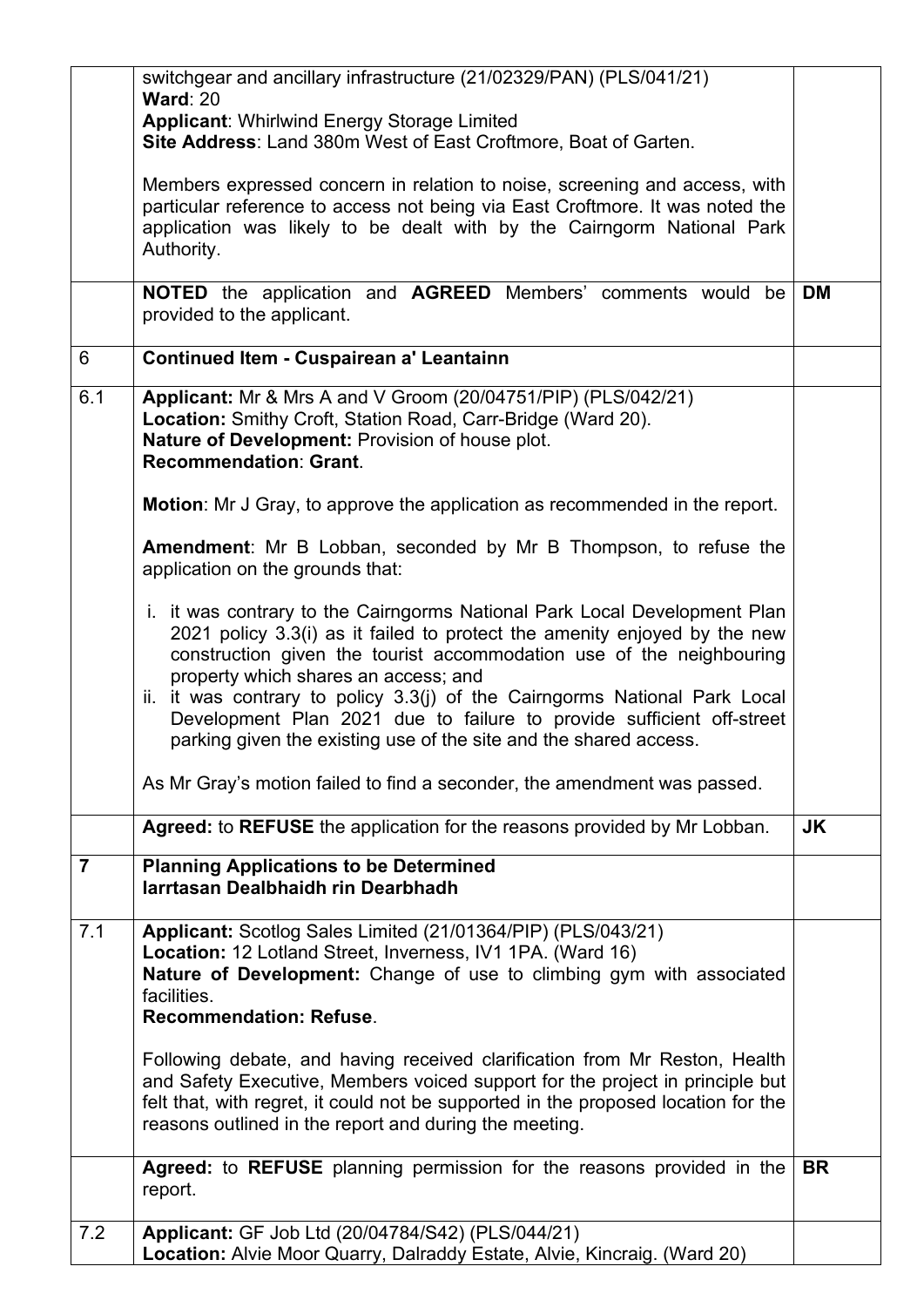|     | Nature of Development: Application under Section 42 of the Act in relation to<br>non-compliance with conditions 1 and 4 of planning permission 11/04428/FUL<br>to extend the period of time of extraction.<br><b>Recommendation: Grant.</b>                                                                                                                                                                                                                                                                                                                                                                                                             |           |
|-----|---------------------------------------------------------------------------------------------------------------------------------------------------------------------------------------------------------------------------------------------------------------------------------------------------------------------------------------------------------------------------------------------------------------------------------------------------------------------------------------------------------------------------------------------------------------------------------------------------------------------------------------------------------|-----------|
|     | Agreed: to GRANT planning permission subject to the conditions<br>recommended in the report and to securing a restoration and aftercare bond<br>for the site.                                                                                                                                                                                                                                                                                                                                                                                                                                                                                           | <b>JK</b> |
| 7.3 | Applicant: Mrs Nina Murray-Kiestra (20/04105/FUL) (PLS/045/21)<br>Location: Awelfryn, Viewhill, Inverness IV2 5EA. (Ward 19)<br>Nature of Development: Change of use of land and erection of agricultural<br>building.<br><b>Recommendation: Grant.</b>                                                                                                                                                                                                                                                                                                                                                                                                 |           |
|     | Agreed: To notify Scottish Ministers of the Council's intention to<br>GRANT planning permission subject to the conditions recommended in the<br>report and the following additional condition:                                                                                                                                                                                                                                                                                                                                                                                                                                                          | JK        |
|     | Within six weeks following the erection of the agricultural building the existing<br>rear garden boundary fence shall be repositioned and set back approximately<br>9 metres in a northwest direction, in order to clearly delineate the reduced<br>rear curtilage boundary. (Reason: To ensure that there is a clear demarcation<br>between the reduced garden boundary and the adjoining agricultural land and<br>to ensure that the agricultural building is located wholly on agricultural land<br>and outwith the curtilage of the existing dwellinghouse.)                                                                                        |           |
| 7.4 | Applicant: Kingussie Community Development Company (21/00994/FUL)<br>(PLS/046/21)<br>Location: Gynack Gardens, Gynack Street, Kingussie. (Ward 20)<br>Nature of Development: Installation of public art work.<br><b>Recommendation: Grant.</b>                                                                                                                                                                                                                                                                                                                                                                                                          |           |
|     | <b>Motion:</b> Mr B Lobban, seconded by Mr A Jarvie, to refuse the application for<br>the following reasons:                                                                                                                                                                                                                                                                                                                                                                                                                                                                                                                                            |           |
|     | the proposed development would result in the loss of community open<br>T.<br>space and would therefore have an adverse impact on the use of the site<br>as open space or recreation facility and is therefore contrary to Section 8.3<br>of Policy 8 of the CNPA LDP 2021 (page 62) and as detailed under Non-<br>statutory Guidance Open Space, Sport and Recreation (page 3); and<br>ii. that it fails to conserve and enhance the cultural and historic significance<br>of the existing Kingussie Memorial Gardens by way of its imposing visual<br>impact and is therefore contrary to Section 9.4(a) of Policy 9 of the CNPA<br>LDP 2021 (Page 67) |           |
|     | As there was no amendment, the motion was carried.                                                                                                                                                                                                                                                                                                                                                                                                                                                                                                                                                                                                      |           |
|     | Agreed: to REFUSE for the reasons provided by Mr Lobban.                                                                                                                                                                                                                                                                                                                                                                                                                                                                                                                                                                                                | <b>BR</b> |
| 7.5 | <b>Applicant:</b> The Green Hut (21/01323/FUL) (PLS/047/21)<br>Location: Braveheart Car Park, Glen Nevis, Fort William. (Ward 21)<br>Nature of Development: Siting of catering trailer.<br><b>Recommendation: Grant.</b>                                                                                                                                                                                                                                                                                                                                                                                                                                |           |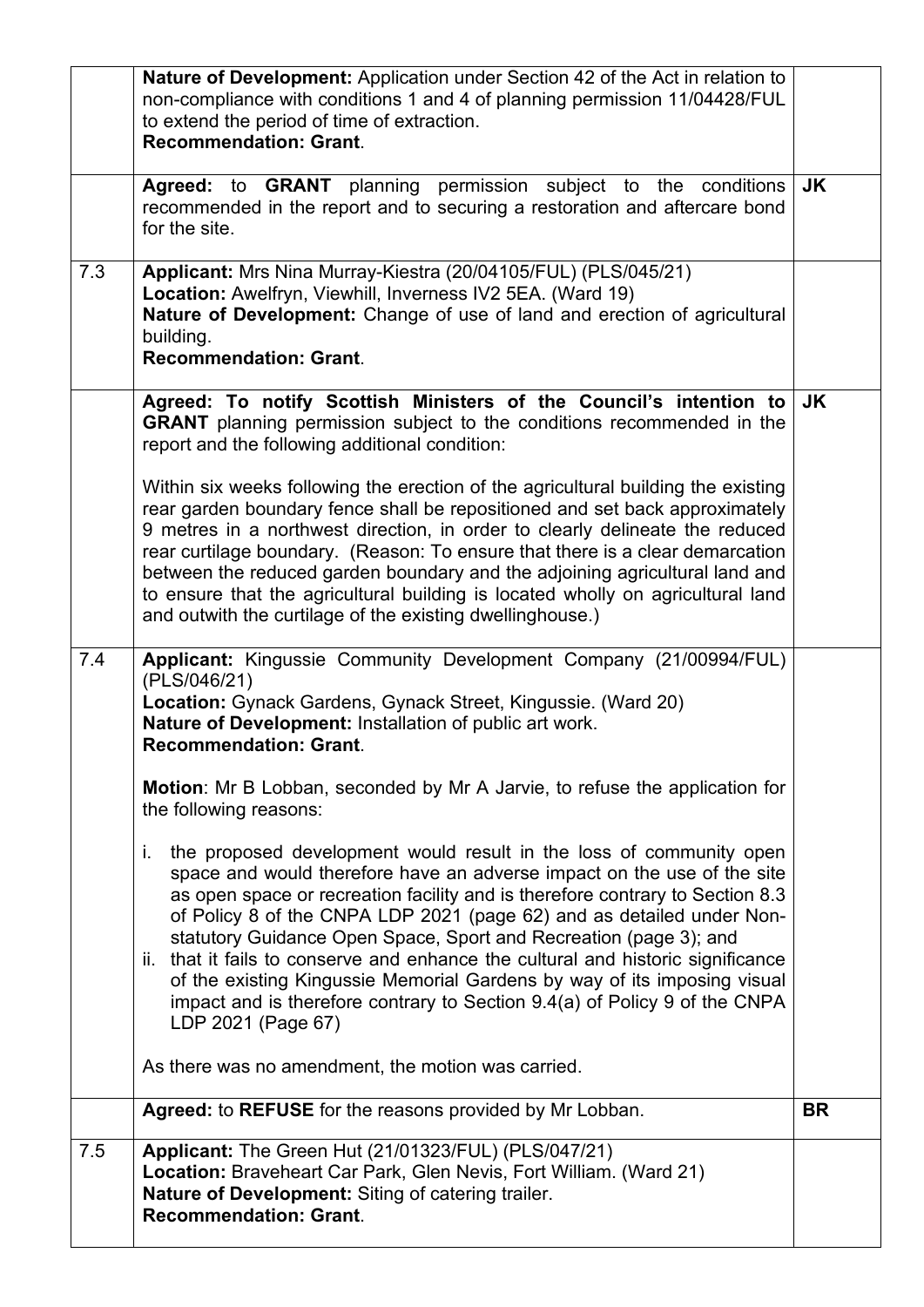|     | Agreed: to GRANT planning permission subject to the conditions<br>recommended in the report.                                                                                                                                                                                                                                                                                                                                                                                                                                                                                                                                                                     | <b>LP</b>   |
|-----|------------------------------------------------------------------------------------------------------------------------------------------------------------------------------------------------------------------------------------------------------------------------------------------------------------------------------------------------------------------------------------------------------------------------------------------------------------------------------------------------------------------------------------------------------------------------------------------------------------------------------------------------------------------|-------------|
| 7.6 | Applicant: Mr Gary Reid (20/03123/PIP) (PLS/048/21)<br>Location: Land 50m SE of Lismore, Belivat, Nairn. (Ward 18)<br>Nature of Development: Erection of house.<br><b>Recommendation: Grant.</b>                                                                                                                                                                                                                                                                                                                                                                                                                                                                 |             |
|     | During discussion, it was suggested that a robust condition in relation to<br>forestry issues was required.                                                                                                                                                                                                                                                                                                                                                                                                                                                                                                                                                      |             |
|     | <b>Motion:</b> Mr L Fraser, seconded by Mr T Heggie, to approve the application as<br>recommended.                                                                                                                                                                                                                                                                                                                                                                                                                                                                                                                                                               |             |
|     | Amendment: Mr A Jarvie, seconded by Mr J Bruce, to refuse the application<br>on the basis that the proposed development does not demonstrate sympathy<br>with existing patterns of development in the area, due to the significantly more<br>set back nature of the proposed development in comparison to the other<br>properties on the same track and is therefore contrary to Policy 36 of the<br>HWLDP. Furthermore, it does not comply with Control of Trees, Woodland<br>and Development Removal Supplementary Guidance nor Policy 52 of<br>HWPLDP due to the scale additional of woodland removal.                                                        |             |
|     | For the motion: Balfour, Boyd, Caddick, Davidson, Fraser, Gray, Heggie,<br>Lobban<br>For the amendment: Bruce, Jarvie<br><b>Abstentions: MacWilliam</b>                                                                                                                                                                                                                                                                                                                                                                                                                                                                                                          |             |
|     | Agreed: to GRANT planning permission subject to the conditions<br>recommended in the report.                                                                                                                                                                                                                                                                                                                                                                                                                                                                                                                                                                     | <b>CMcL</b> |
| 7.7 | Applicant: The Highland Council (21/01350/FUL) (PLS/049/21)<br>Location: Milton Of Leys Primary School, Leys Square, Inverness, IV2 6HF.<br>(Ward 19)<br>Nature of Development: Erection of nursery and associated parking and<br>play areas.<br><b>Recommendation: Grant.</b>                                                                                                                                                                                                                                                                                                                                                                                   |             |
|     | Issues raised included:                                                                                                                                                                                                                                                                                                                                                                                                                                                                                                                                                                                                                                          |             |
|     | in response to comments that Condition 2 did not provide adequate<br>cycling parking provision, it was explained that this had been based on<br>advance from Transport Planning and met minimum requirements. A joint<br>Travel Plan would be worked on for the school and nursery in future. Mr<br>Jarvie requested the cycling provision be increased from 10 to 20;<br>there could be scope within Condition 7 to seek the provision of a 'marked<br>$\bullet$<br>up' area of land for cycling and road safety education. It was explained the<br>land from stopped up road would be transferred to the control of the<br>Education Service to decide on use; |             |
|     | more up to date maps should be used in future;<br>a bus shelter on the distributor road would be beneficial due to the                                                                                                                                                                                                                                                                                                                                                                                                                                                                                                                                           |             |
|     | exposed nature of the site and this could be discussed with the Public<br>Transport team;<br>information was sought on the types of commercial activity that might not<br>٠<br>be permissible on the site adjacent to the school, and this would be dealt<br>with at pre-application stage for any requests for that site. It was likely that                                                                                                                                                                                                                                                                                                                    |             |